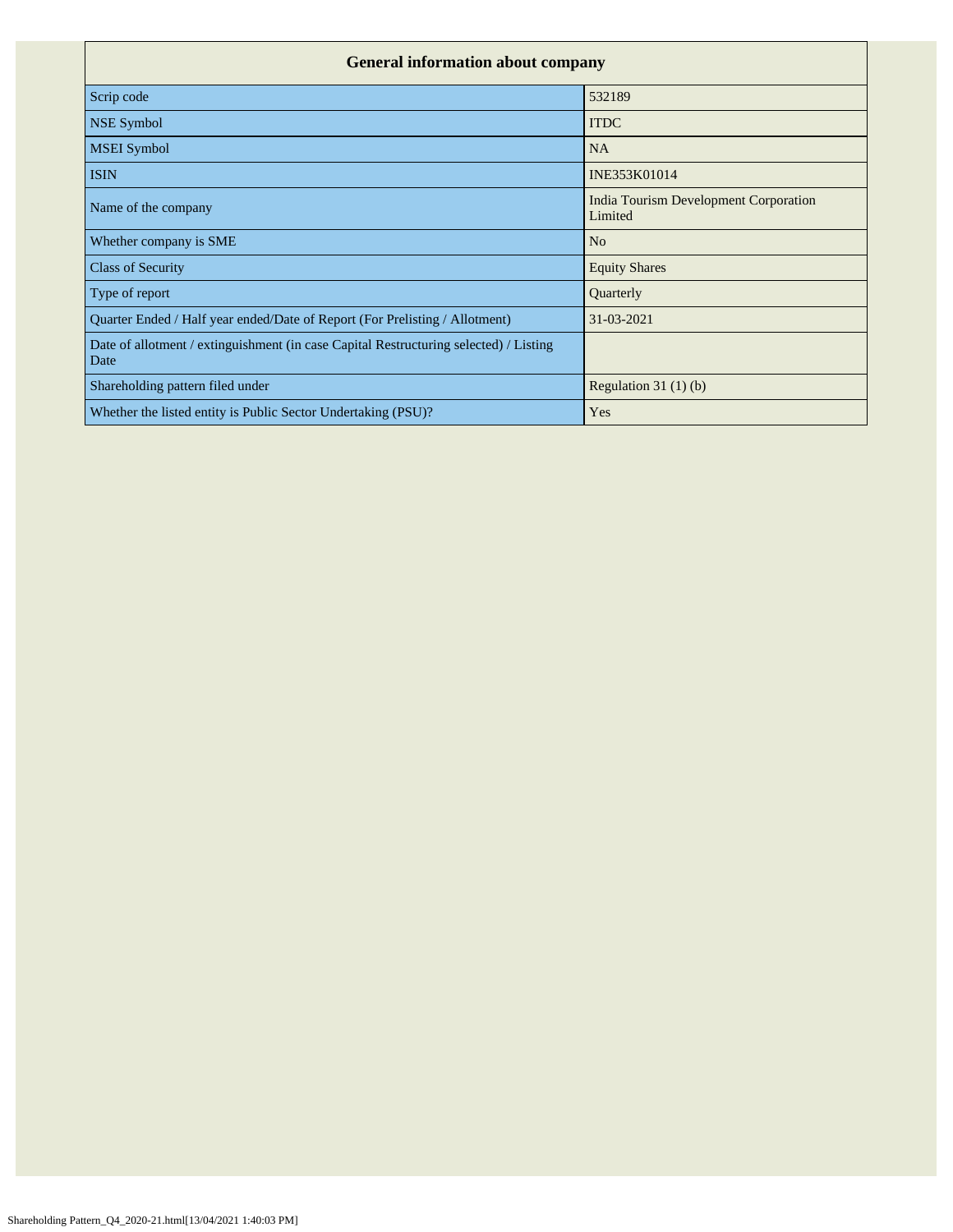|                | <b>Declaration</b>                                                                          |                |                                       |                       |                             |  |  |  |  |  |  |
|----------------|---------------------------------------------------------------------------------------------|----------------|---------------------------------------|-----------------------|-----------------------------|--|--|--|--|--|--|
| Sr.<br>No.     | Particular                                                                                  | Yes/No         | Promoter and<br><b>Promoter Group</b> | Public<br>shareholder | Non Promoter-<br>Non Public |  |  |  |  |  |  |
| $\mathbf{1}$   | Whether the Listed Entity has issued any partly paid up shares?                             | N <sub>o</sub> | N <sub>0</sub>                        | No                    | No                          |  |  |  |  |  |  |
| $\overline{2}$ | Whether the Listed Entity has issued any Convertible Securities<br>$\overline{\mathcal{L}}$ | N <sub>o</sub> | N <sub>0</sub>                        | N <sub>o</sub>        | N <sub>o</sub>              |  |  |  |  |  |  |
| 3              | Whether the Listed Entity has issued any Warrants?                                          | N <sub>o</sub> | N <sub>o</sub>                        | N <sub>o</sub>        | N <sub>o</sub>              |  |  |  |  |  |  |
| $\overline{4}$ | Whether the Listed Entity has any shares against which<br>depository receipts are issued?   | N <sub>o</sub> | N <sub>o</sub>                        | N <sub>o</sub>        | N <sub>o</sub>              |  |  |  |  |  |  |
| $\overline{5}$ | Whether the Listed Entity has any shares in locked-in?                                      | N <sub>o</sub> | N <sub>o</sub>                        | No                    | No                          |  |  |  |  |  |  |
| 6              | Whether any shares held by promoters are pledge or otherwise<br>encumbered?                 | N <sub>o</sub> | N <sub>o</sub>                        |                       |                             |  |  |  |  |  |  |
| $\overline{7}$ | Whether company has equity shares with differential voting<br>rights?                       | N <sub>o</sub> | N <sub>o</sub>                        | No                    | N <sub>o</sub>              |  |  |  |  |  |  |
| 8              | Whether the listed entity has any significant beneficial owner?                             | N <sub>o</sub> |                                       |                       |                             |  |  |  |  |  |  |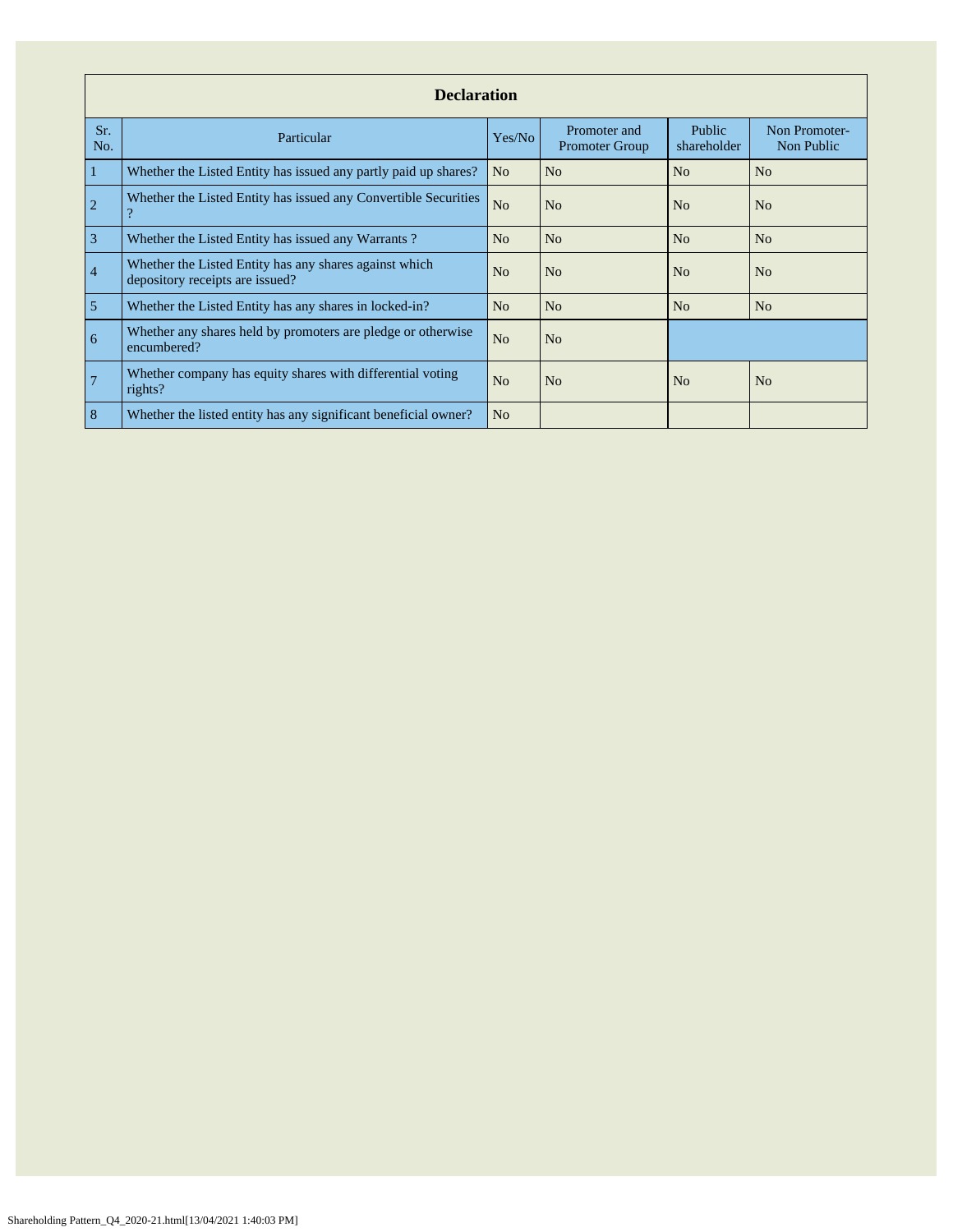|                                        | Table I - Summary Statement holding of specified securities |                         |                         |                       |                          |                          |                                                                            |                                                                  |               |          |                     |  |
|----------------------------------------|-------------------------------------------------------------|-------------------------|-------------------------|-----------------------|--------------------------|--------------------------|----------------------------------------------------------------------------|------------------------------------------------------------------|---------------|----------|---------------------|--|
|                                        | Category                                                    |                         | No. of                  | No. Of<br>Partly      | No. Of<br>shares         | Total nos.               | Shareholding as a<br>% of total no. of                                     | Number of Voting Rights held in each<br>class of securities (IX) |               |          |                     |  |
| Category<br>$\left( \mathrm{I}\right)$ | of<br>shareholder                                           | Nos. Of<br>shareholders | fully paid<br>up equity | paid-up<br>equity     | underlying<br>Depository | shares<br>held (VII)     | shares (calculated<br>as per SCRR,<br>1957) (VIII) As a<br>% of $(A+B+C2)$ | No of Voting (XIV) Rights                                        |               |          | Total as            |  |
|                                        | (II)                                                        | (III)                   | shares<br>held $(IV)$   | shares<br>held<br>(V) | Receipts<br>(VI)         | $= (IV) +$<br>$(V)+(VI)$ |                                                                            | Class eg:<br>$\mathbf{X}$                                        | Class<br>eg:y | Total    | a % of<br>$(A+B+C)$ |  |
| (A)                                    | Promoter<br>$\&$<br>Promoter<br>Group                       |                         | 74641681                |                       |                          | 74641681                 | 87.03                                                                      | 74641681                                                         |               | 74641681 | 87.03               |  |
| (B)                                    | Public                                                      | 16090                   | 11127719                |                       |                          | 11127719                 | 12.97                                                                      | 11127719                                                         |               | 11127719 | 12.97               |  |
| (C)                                    | Non<br>Promoter-<br>Non Public                              |                         |                         |                       |                          |                          |                                                                            |                                                                  |               |          |                     |  |
| (C1)                                   | <b>Shares</b><br>underlying<br><b>DRs</b>                   |                         |                         |                       |                          |                          |                                                                            |                                                                  |               |          |                     |  |
| (C2)                                   | Shares held<br>by<br>Employee<br><b>Trusts</b>              |                         |                         |                       |                          |                          |                                                                            |                                                                  |               |          |                     |  |
|                                        | Total                                                       | 16091                   | 85769400                |                       |                          | 85769400                 | 100                                                                        | 85769400                                                         |               | 85769400 | 100                 |  |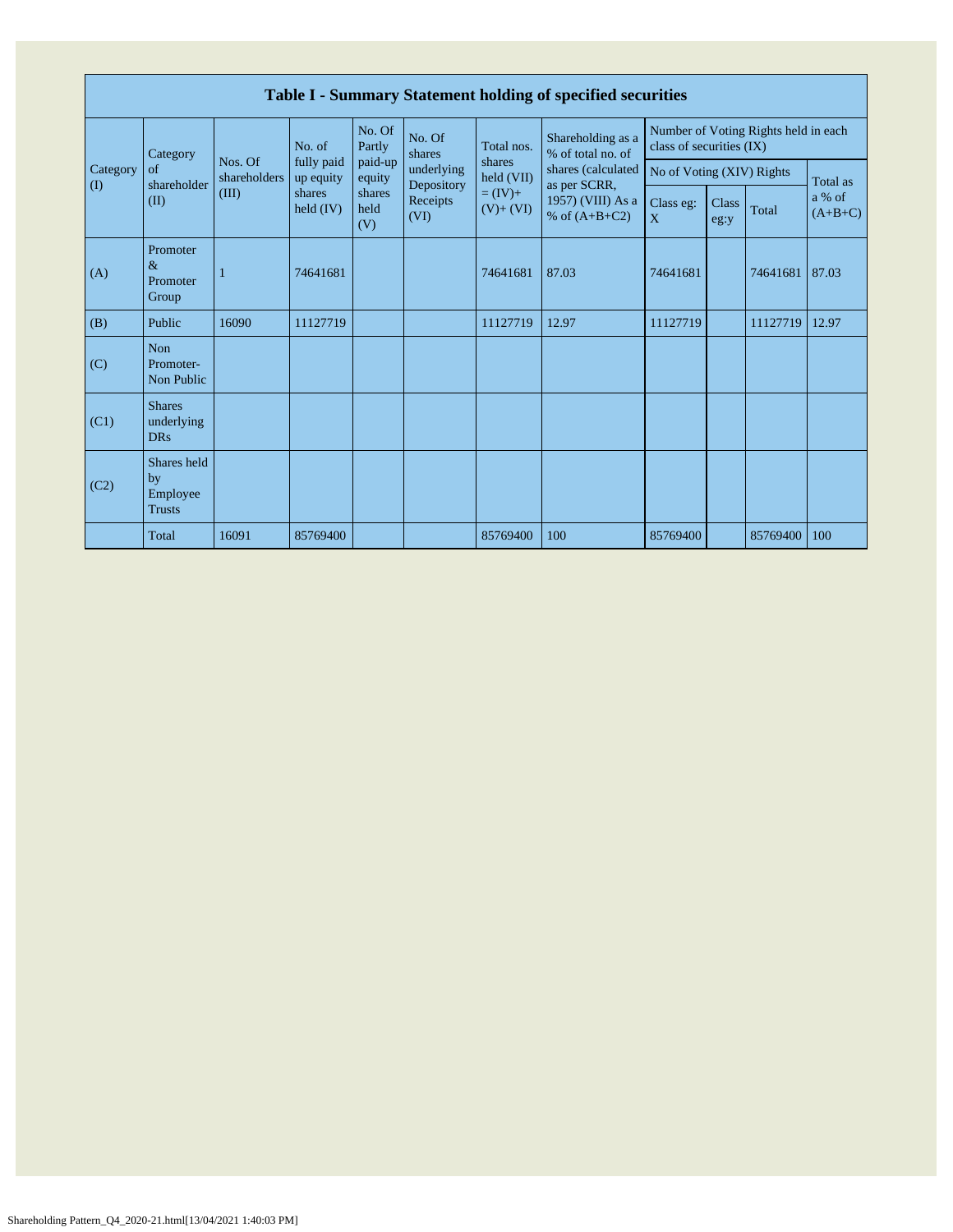| Table I - Summary Statement holding of specified securities |                                                |                                                                                          |                                           |                                                           |                                                                                          |                                        |                                                         |                                                                               |                                                       |                                       |
|-------------------------------------------------------------|------------------------------------------------|------------------------------------------------------------------------------------------|-------------------------------------------|-----------------------------------------------------------|------------------------------------------------------------------------------------------|----------------------------------------|---------------------------------------------------------|-------------------------------------------------------------------------------|-------------------------------------------------------|---------------------------------------|
| Category<br>$($ $($ $)$                                     | Category<br>of<br>shareholder<br>(II)          | No. Of<br><b>Shares</b><br>Underlying<br>Outstanding<br>convertible<br>securities<br>(X) | No. of<br><b>Shares</b><br>Underlying     | No. Of Shares<br>Underlying<br>Outstanding<br>convertible | Shareholding, as a %<br>assuming full<br>conversion of<br>convertible securities (       | Number of<br>Locked in<br>shares (XII) |                                                         | Number of<br><b>Shares</b><br>pledged or<br>otherwise<br>encumbered<br>(XIII) |                                                       | Number of<br>equity shares<br>held in |
|                                                             |                                                |                                                                                          | Outstanding<br><b>Warrants</b><br>$(X_i)$ | securities and<br>No. Of<br>Warrants (Xi)<br>(a)          | as a percentage of<br>diluted share capital)<br>$(XI)=(VII)+(X) As a$<br>% of $(A+B+C2)$ | No.<br>(a)                             | As a<br>$%$ of<br>total<br><b>Shares</b><br>held<br>(b) | No.<br>(a)                                                                    | As a<br>% of<br>total<br><b>Shares</b><br>held<br>(b) | dematerialized<br>form $(XIV)$        |
| (A)                                                         | Promoter<br>$\&$<br>Promoter<br>Group          |                                                                                          |                                           |                                                           | 87.03                                                                                    |                                        |                                                         |                                                                               |                                                       | 74641681                              |
| (B)                                                         | Public                                         |                                                                                          |                                           |                                                           | 12.97                                                                                    |                                        |                                                         |                                                                               |                                                       | 11123204                              |
| (C)                                                         | <b>Non</b><br>Promoter-<br>Non Public          |                                                                                          |                                           |                                                           |                                                                                          |                                        |                                                         |                                                                               |                                                       |                                       |
| (C1)                                                        | <b>Shares</b><br>underlying<br><b>DRs</b>      |                                                                                          |                                           |                                                           |                                                                                          |                                        |                                                         |                                                                               |                                                       |                                       |
| (C2)                                                        | Shares held<br>by<br>Employee<br><b>Trusts</b> |                                                                                          |                                           |                                                           |                                                                                          |                                        |                                                         |                                                                               |                                                       |                                       |
|                                                             | Total                                          |                                                                                          |                                           |                                                           | 100                                                                                      |                                        |                                                         |                                                                               |                                                       | 85764885                              |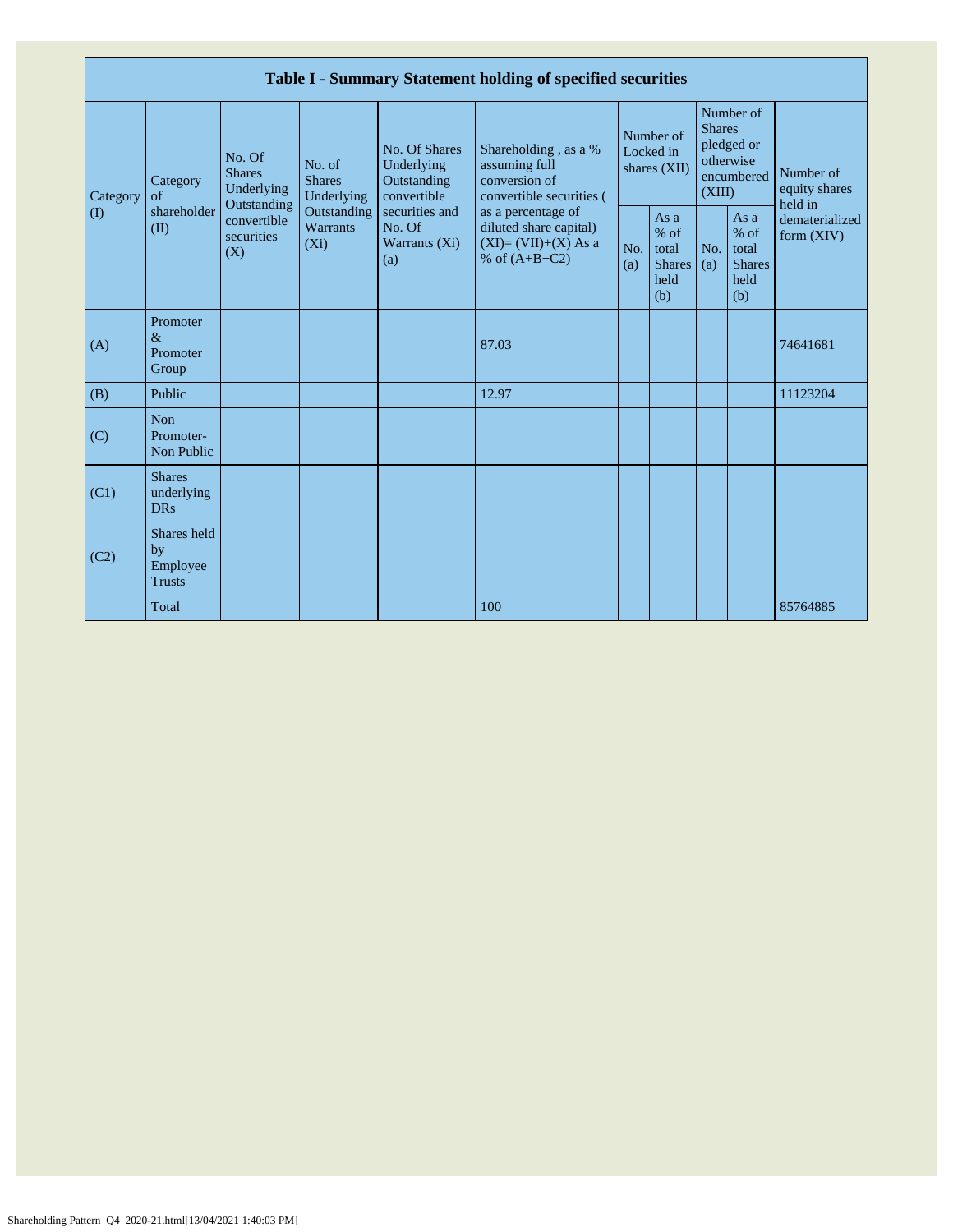|                                                                                             | Table II - Statement showing shareholding pattern of the Promoter and Promoter Group                       |                       |                                                            |                                       |                                              |                                            |                                                                        |                           |               |                                      |                                           |  |
|---------------------------------------------------------------------------------------------|------------------------------------------------------------------------------------------------------------|-----------------------|------------------------------------------------------------|---------------------------------------|----------------------------------------------|--------------------------------------------|------------------------------------------------------------------------|---------------------------|---------------|--------------------------------------|-------------------------------------------|--|
|                                                                                             |                                                                                                            |                       |                                                            | No.<br>Of                             | No. Of                                       | Total nos.                                 | Shareholding<br>as a % of total                                        | class of securities (IX)  |               | Number of Voting Rights held in each |                                           |  |
|                                                                                             | Category &                                                                                                 | Nos. Of               | No. of<br>fully paid<br>up equity<br>shares<br>held $(IV)$ | Partly<br>paid-                       | shares                                       | shares                                     | no. of shares                                                          | No of Voting (XIV) Rights |               |                                      | Total                                     |  |
| Sr.                                                                                         | Name of the<br>Shareholders<br>$\rm(D)$                                                                    | shareholders<br>(III) |                                                            | up<br>equity<br>shares<br>held<br>(V) | underlying<br>Depository<br>Receipts<br>(VI) | held<br>$(VII) =$<br>$(IV)+$<br>$(V)+(VI)$ | (calculated as<br>per SCRR,<br>1957) (VIII)<br>As a % of<br>$(A+B+C2)$ | Class eg:<br>$\mathbf X$  | Class<br>eg:y | Total                                | as a %<br>of<br>Total<br>Voting<br>rights |  |
| $\mathbf{A}$                                                                                | Table II - Statement showing shareholding pattern of the Promoter and Promoter Group                       |                       |                                                            |                                       |                                              |                                            |                                                                        |                           |               |                                      |                                           |  |
| (1)                                                                                         | Indian                                                                                                     |                       |                                                            |                                       |                                              |                                            |                                                                        |                           |               |                                      |                                           |  |
| (b)                                                                                         | Central<br>Government/<br><b>State</b><br>Government(s)                                                    | $\mathbf{1}$          | 74641681                                                   |                                       |                                              | 74641681                                   | 87.03                                                                  | 74641681                  |               | 74641681                             | 87.03                                     |  |
| Sub-Total<br>(A)(1)                                                                         |                                                                                                            | $\mathbf{1}$          | 74641681                                                   |                                       |                                              | 74641681                                   | 87.03                                                                  | 74641681                  |               | 74641681                             | 87.03                                     |  |
| (2)                                                                                         | Foreign                                                                                                    |                       |                                                            |                                       |                                              |                                            |                                                                        |                           |               |                                      |                                           |  |
| Total<br>Shareholding<br>of Promoter<br>and Promoter<br>Group $(A)=$<br>$(A)(1)+(A)$<br>(2) |                                                                                                            | $\mathbf{1}$          | 74641681                                                   |                                       |                                              | 74641681                                   | 87.03                                                                  | 74641681                  |               | 74641681                             | 87.03                                     |  |
| $\, {\bf B}$                                                                                | Table III - Statement showing shareholding pattern of the Public shareholder                               |                       |                                                            |                                       |                                              |                                            |                                                                        |                           |               |                                      |                                           |  |
| (1)                                                                                         | <b>Institutions</b>                                                                                        |                       |                                                            |                                       |                                              |                                            |                                                                        |                           |               |                                      |                                           |  |
| (a)                                                                                         | <b>Mutual Funds</b>                                                                                        | $\mathbf{1}$          | 25                                                         |                                       |                                              | 25                                         | $\boldsymbol{0}$                                                       | 25                        |               | 25                                   | $\boldsymbol{0}$                          |  |
| Sub-Total<br>(B)(1)                                                                         |                                                                                                            | $\mathbf{1}$          | 25                                                         |                                       |                                              | 25                                         | $\mathbf{0}$                                                           | 25                        |               | 25                                   | $\mathbf{0}$                              |  |
| (3)                                                                                         | Non-institutions                                                                                           |                       |                                                            |                                       |                                              |                                            |                                                                        |                           |               |                                      |                                           |  |
| (a(i))                                                                                      | Individuals -<br>i.Individual<br>shareholders<br>holding<br>nominal share<br>capital up to<br>Rs. 2 lakhs. | 15727                 | 1787114                                                    |                                       |                                              | 1787114                                    | 2.08                                                                   | 1787114                   |               | 1787114                              | 2.08                                      |  |
| (e)                                                                                         | Any Other<br>(specify)                                                                                     | 362                   | 9340580                                                    |                                       |                                              | 9340580                                    | 10.89                                                                  | 9340580                   |               | 9340580                              | 10.89                                     |  |
| Sub-Total<br>(B)(3)                                                                         |                                                                                                            | 16089                 | 11127694                                                   |                                       |                                              | 11127694                                   | 12.97                                                                  | 11127694                  |               | 11127694                             | 12.97                                     |  |
| <b>Total Public</b><br>Shareholding<br>$(B)=(B)(1)+$<br>$(B)(2)+(B)$<br>(3)                 |                                                                                                            | 16090                 | 11127719                                                   |                                       |                                              | 11127719                                   | 12.97                                                                  | 11127719                  |               | 11127719                             | 12.97                                     |  |
| ${\bf C}$                                                                                   | Table IV - Statement showing shareholding pattern of the Non Promoter- Non Public shareholder              |                       |                                                            |                                       |                                              |                                            |                                                                        |                           |               |                                      |                                           |  |
| Total (<br>$A+B+C2$ )                                                                       |                                                                                                            | 16091                 | 85769400                                                   |                                       |                                              | 85769400                                   | 100                                                                    | 85769400                  |               | 85769400                             | 100                                       |  |
| Total<br>$(A+B+C)$                                                                          |                                                                                                            | 16091                 | 85769400                                                   |                                       |                                              | 85769400                                   | 100                                                                    | 85769400                  |               | 85769400                             | 100                                       |  |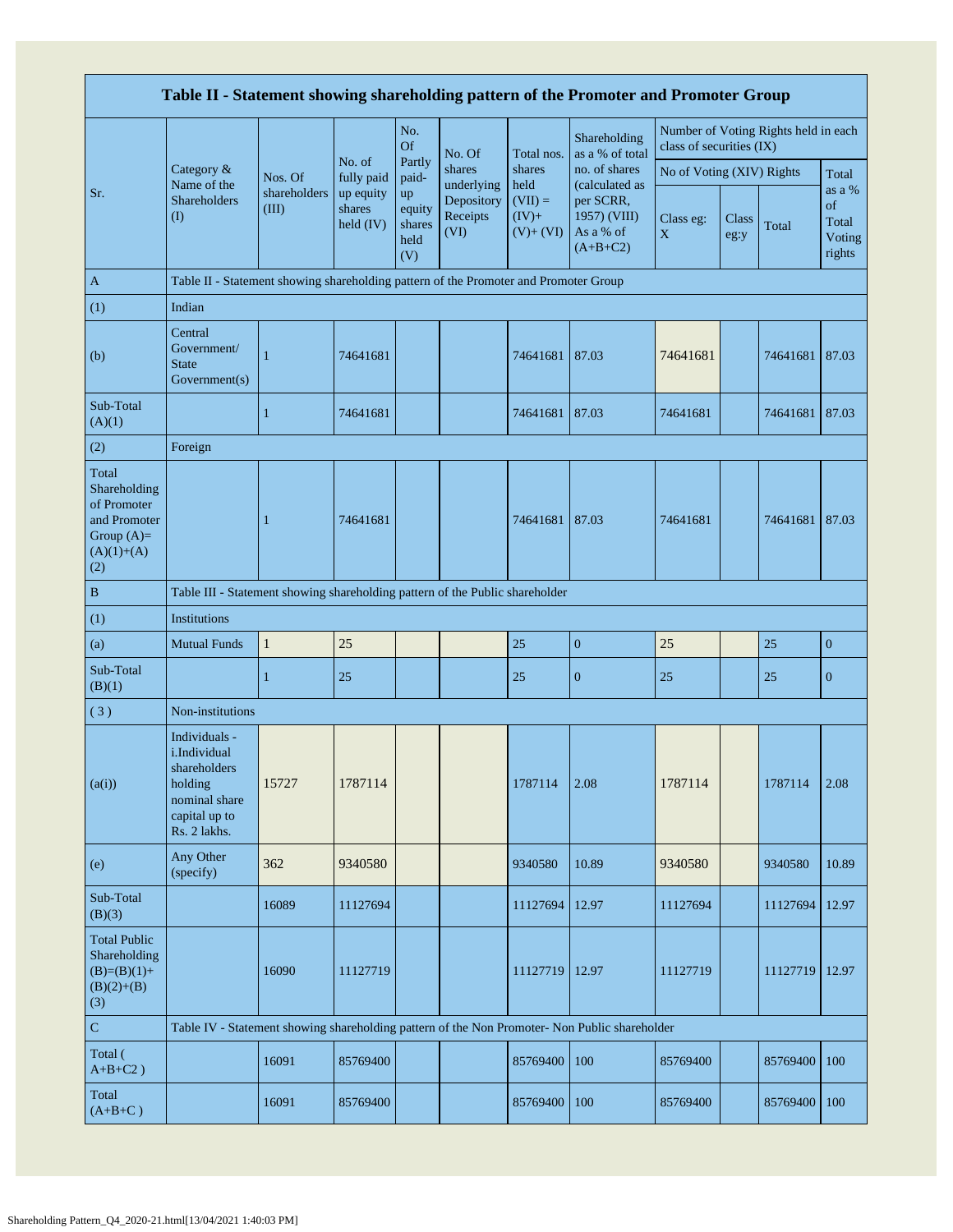| Table II - Statement showing shareholding pattern of the Promoter and Promoter Group    |                                                 |                                                         |                                                                                |                                                                                                                      |                                          |                                                       |                                                                  |                                       |                                         |
|-----------------------------------------------------------------------------------------|-------------------------------------------------|---------------------------------------------------------|--------------------------------------------------------------------------------|----------------------------------------------------------------------------------------------------------------------|------------------------------------------|-------------------------------------------------------|------------------------------------------------------------------|---------------------------------------|-----------------------------------------|
|                                                                                         | No. Of<br><b>Shares</b><br>Underlying           | No. of<br><b>Shares</b>                                 | No. Of Shares<br>Underlying<br>Outstanding                                     | Shareholding, as a %<br>assuming full<br>conversion of                                                               | Number of<br>Locked in<br>shares $(XII)$ |                                                       | Number of Shares<br>pledged or<br>otherwise<br>encumbered (XIII) |                                       | Number of<br>equity shares              |
| Sr.                                                                                     | Outstanding<br>convertible<br>securities<br>(X) | Underlying<br><b>Outstanding</b><br>Warrants<br>$(X_i)$ | convertible<br>securities and<br>No. Of<br>Warrants (Xi)<br>(a)                | convertible securities (<br>as a percentage of<br>diluted share capital)<br>$(XI)=(VII)+(X)$ As a<br>% of $(A+B+C2)$ | No.<br>(a)                               | As a<br>% of<br>total<br><b>Shares</b><br>held<br>(b) | No.<br>(a)                                                       | As a % of total<br>Shares held<br>(b) | held in<br>dematerialized<br>form (XIV) |
| $\mathbf{A}$                                                                            |                                                 |                                                         |                                                                                | Table II - Statement showing shareholding pattern of the Promoter and Promoter Group                                 |                                          |                                                       |                                                                  |                                       |                                         |
| (1)                                                                                     | Indian                                          |                                                         |                                                                                |                                                                                                                      |                                          |                                                       |                                                                  |                                       |                                         |
| (b)                                                                                     |                                                 |                                                         |                                                                                | 87.03                                                                                                                |                                          |                                                       |                                                                  |                                       | 74641681                                |
| Sub-Total (A)<br>(1)                                                                    |                                                 |                                                         |                                                                                | 87.03                                                                                                                |                                          |                                                       |                                                                  |                                       | 74641681                                |
| (2)                                                                                     | Foreign                                         |                                                         |                                                                                |                                                                                                                      |                                          |                                                       |                                                                  |                                       |                                         |
| Total<br>Shareholding<br>of Promoter<br>and Promoter<br>Group $(A)=$<br>$(A)(1)+(A)(2)$ |                                                 |                                                         |                                                                                | 87.03                                                                                                                |                                          |                                                       |                                                                  |                                       | 74641681                                |
| $\, {\bf B}$                                                                            |                                                 |                                                         |                                                                                | Table III - Statement showing shareholding pattern of the Public shareholder                                         |                                          |                                                       |                                                                  |                                       |                                         |
| (1)                                                                                     | Institutions                                    |                                                         |                                                                                |                                                                                                                      |                                          |                                                       |                                                                  |                                       |                                         |
| (a)                                                                                     |                                                 |                                                         |                                                                                | $\mathbf{0}$                                                                                                         |                                          |                                                       |                                                                  |                                       | 25                                      |
| Sub-Total (B)<br>(1)                                                                    |                                                 |                                                         |                                                                                | $\mathbf{0}$                                                                                                         |                                          |                                                       |                                                                  |                                       | 25                                      |
| (3)                                                                                     | Non-institutions                                |                                                         |                                                                                |                                                                                                                      |                                          |                                                       |                                                                  |                                       |                                         |
| (a(i))                                                                                  |                                                 |                                                         |                                                                                | 2.08                                                                                                                 |                                          |                                                       |                                                                  |                                       | 1782599                                 |
| (e)                                                                                     |                                                 |                                                         |                                                                                | 10.89                                                                                                                |                                          |                                                       |                                                                  |                                       | 9340580                                 |
| Sub-Total (B)<br>(3)                                                                    |                                                 |                                                         |                                                                                | 12.97                                                                                                                |                                          |                                                       |                                                                  |                                       | 11123179                                |
| <b>Total Public</b><br>Shareholding<br>$(B)=(B)(1)+$<br>$(B)(2)+(B)(3)$                 |                                                 |                                                         |                                                                                | 12.97                                                                                                                |                                          |                                                       |                                                                  |                                       | 11123204                                |
| ${\bf C}$                                                                               |                                                 |                                                         |                                                                                | Table IV - Statement showing shareholding pattern of the Non Promoter- Non Public shareholder                        |                                          |                                                       |                                                                  |                                       |                                         |
| Total (<br>$A+B+C2$ )                                                                   |                                                 |                                                         |                                                                                | 100                                                                                                                  |                                          |                                                       |                                                                  |                                       | 85764885                                |
| Total<br>$(A+B+C)$                                                                      |                                                 |                                                         |                                                                                | 100                                                                                                                  |                                          |                                                       |                                                                  |                                       | 85764885                                |
|                                                                                         |                                                 |                                                         | Disclosure of notes in case of public share holding is less than 25 percentage |                                                                                                                      |                                          |                                                       |                                                                  | Textual<br>Information $(1)$          |                                         |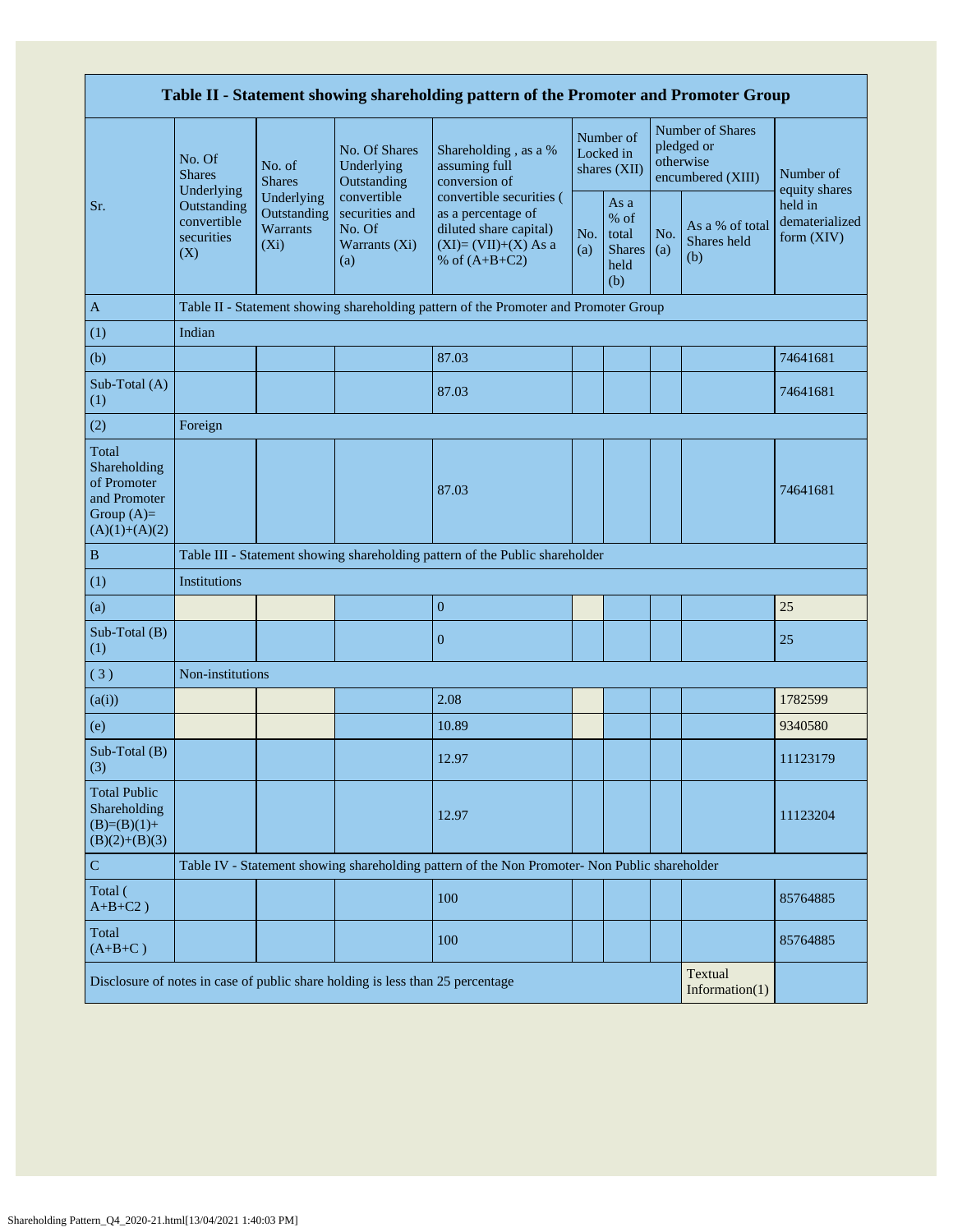|                       | <b>Text Block</b>                                                                                                                       |
|-----------------------|-----------------------------------------------------------------------------------------------------------------------------------------|
| Textual Information() | The Company is in the process of increasing the minimum public shareholding beyond 25% as the<br>matter is being looked after by DIPAM. |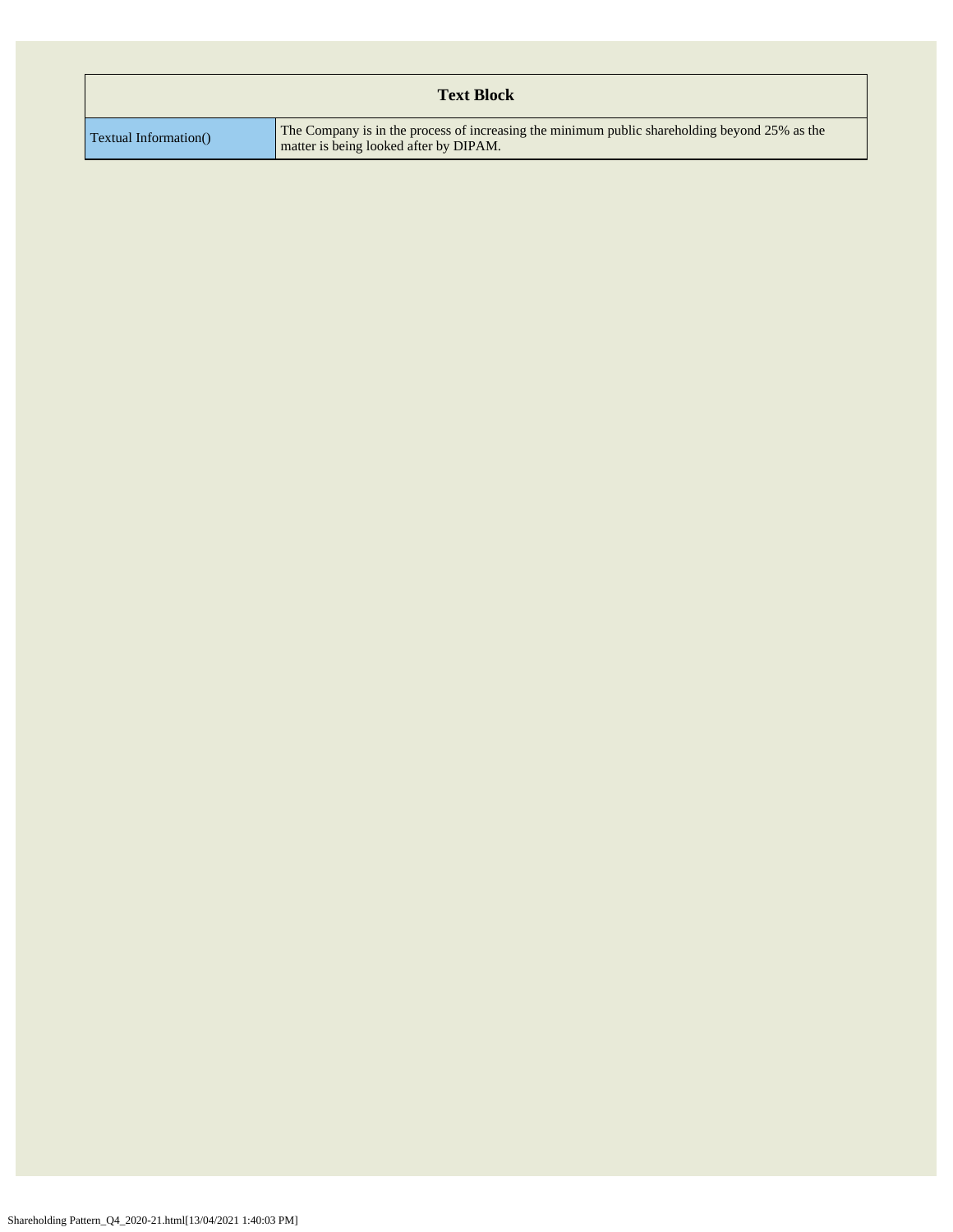|                                                                                                                                                                                                                          | <b>Central Government/ State Government(s)</b>                |                       |  |  |  |  |  |  |  |  |
|--------------------------------------------------------------------------------------------------------------------------------------------------------------------------------------------------------------------------|---------------------------------------------------------------|-----------------------|--|--|--|--|--|--|--|--|
| Searial No.                                                                                                                                                                                                              | $\mathbf{1}$                                                  |                       |  |  |  |  |  |  |  |  |
| Name of the<br>Shareholders (I)                                                                                                                                                                                          | President of India                                            | Click here to go back |  |  |  |  |  |  |  |  |
| $PAN$ (II)                                                                                                                                                                                                               | ZZZZZ9999Z                                                    | Total                 |  |  |  |  |  |  |  |  |
| No. of fully paid<br>up equity shares<br>held (IV)                                                                                                                                                                       | 74641681                                                      | 74641681              |  |  |  |  |  |  |  |  |
| No. Of Partly paid-<br>up equity shares<br>held(V)                                                                                                                                                                       |                                                               |                       |  |  |  |  |  |  |  |  |
| No. Of shares<br>underlying<br>Depository<br>Receipts (VI)                                                                                                                                                               |                                                               |                       |  |  |  |  |  |  |  |  |
| Total nos. shares<br>held $(VII) = (IV) +$<br>$(V) + (VI)$                                                                                                                                                               | 74641681                                                      | 74641681              |  |  |  |  |  |  |  |  |
| Shareholding as a<br>% of total no. of<br>shares (calculated<br>as per SCRR,<br>1957) (VIII) As a<br>% of $(A+B+C2)$                                                                                                     | 87.03                                                         | 87.03                 |  |  |  |  |  |  |  |  |
|                                                                                                                                                                                                                          | Number of Voting Rights held in each class of securities (IX) |                       |  |  |  |  |  |  |  |  |
| Class eg: X                                                                                                                                                                                                              | 74641681                                                      | 74641681              |  |  |  |  |  |  |  |  |
| Class eg:y                                                                                                                                                                                                               |                                                               |                       |  |  |  |  |  |  |  |  |
| Total                                                                                                                                                                                                                    | 74641681                                                      | 74641681              |  |  |  |  |  |  |  |  |
| Total as a % of<br><b>Total Voting rights</b>                                                                                                                                                                            | 87.03                                                         | 87.03                 |  |  |  |  |  |  |  |  |
| No. Of Shares<br>Underlying<br>Outstanding<br>convertible<br>securities (X)                                                                                                                                              |                                                               |                       |  |  |  |  |  |  |  |  |
| No. of Shares<br>Underlying<br>Outstanding<br>Warrants (Xi)                                                                                                                                                              |                                                               |                       |  |  |  |  |  |  |  |  |
| No. Of Shares<br>Underlying<br>Outstanding<br>convertible<br>securities and<br>warrants $(X)$                                                                                                                            |                                                               |                       |  |  |  |  |  |  |  |  |
| Shareholding, as a<br>% assuming full<br>conversion of<br>convertible<br>securities (as a<br>percentage of<br>diluted share<br>capital) (XI)=<br>$(VII)+(X)$ As a %<br>of $(A+B+C2)$<br>Number of Locked in shares (XII) | 87.03                                                         | 87.03                 |  |  |  |  |  |  |  |  |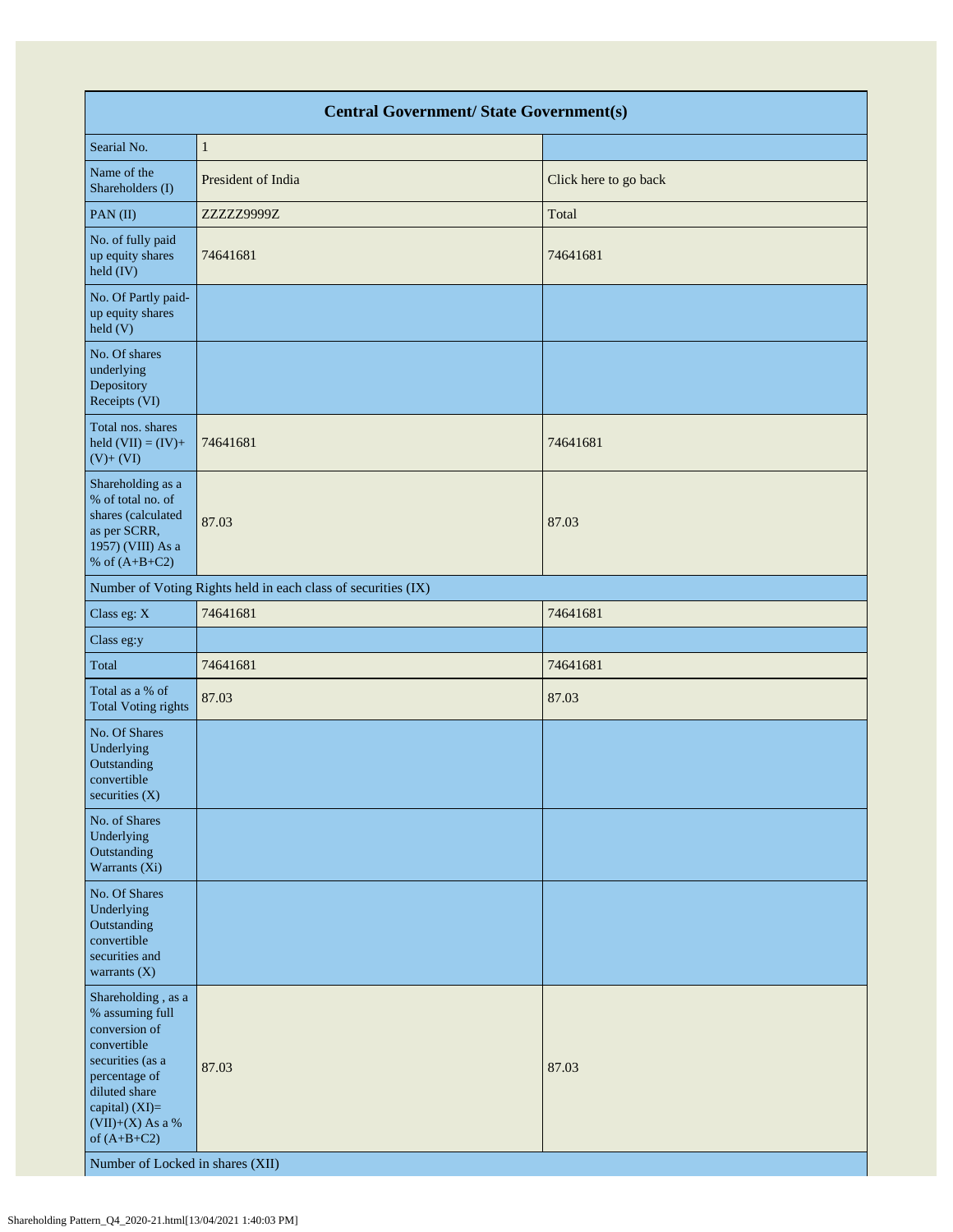| No. $(a)$                                                            |                                                         |          |  |  |  |  |  |  |
|----------------------------------------------------------------------|---------------------------------------------------------|----------|--|--|--|--|--|--|
| As a % of total<br>Shares held (b)                                   |                                                         |          |  |  |  |  |  |  |
|                                                                      | Number of Shares pledged or otherwise encumbered (XIII) |          |  |  |  |  |  |  |
| No. $(a)$                                                            |                                                         |          |  |  |  |  |  |  |
| As a % of total<br>Shares held (b)                                   |                                                         |          |  |  |  |  |  |  |
| Number of equity<br>shares held in<br>dematerialized<br>form $(XIV)$ | 74641681                                                | 74641681 |  |  |  |  |  |  |
|                                                                      | Reason for not providing PAN                            |          |  |  |  |  |  |  |
| Reason for not<br>providing PAN                                      | Textual Information(1)                                  |          |  |  |  |  |  |  |
| Shareholder type                                                     | Promoter                                                |          |  |  |  |  |  |  |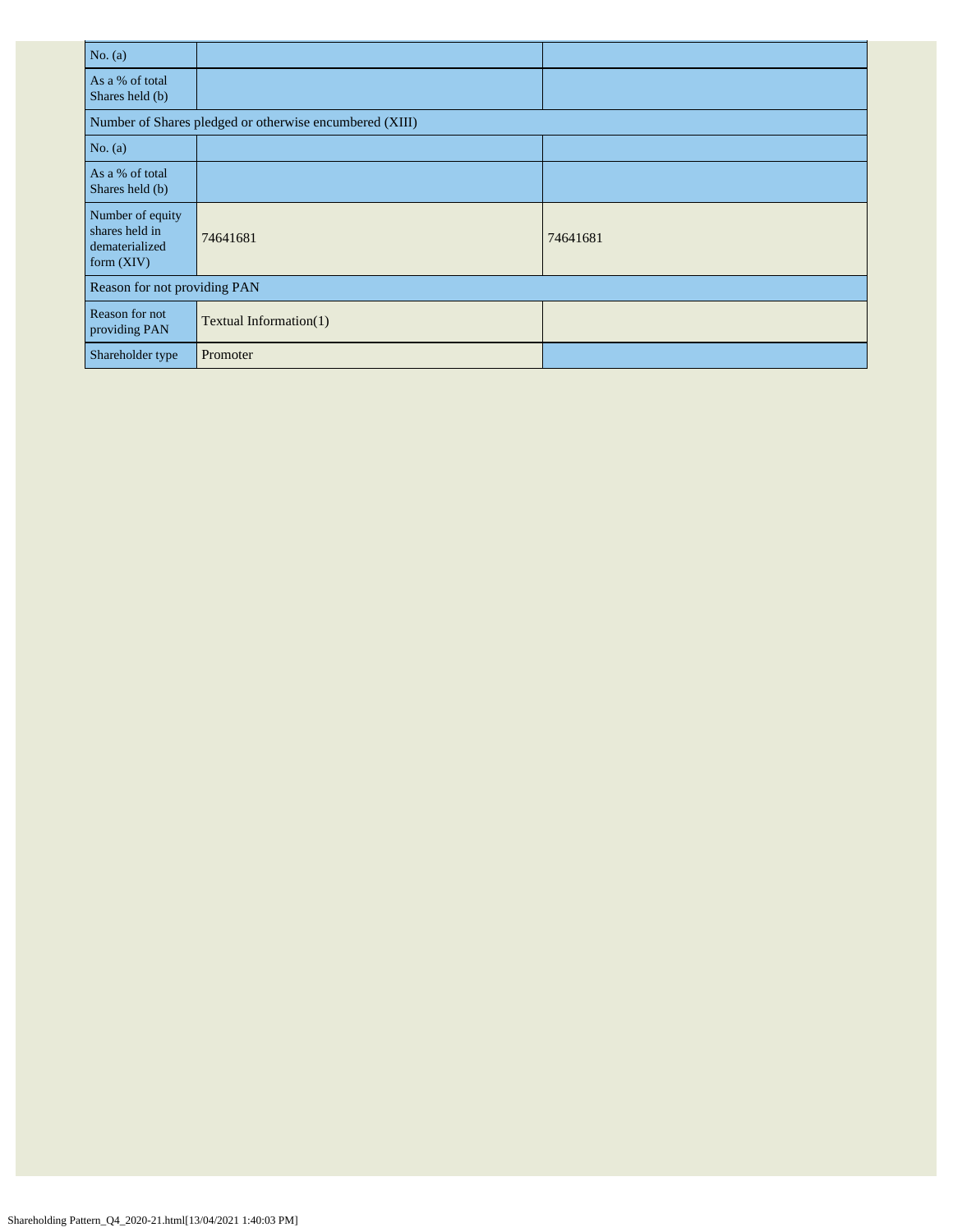|                           | <b>Text Block</b>                                                      |
|---------------------------|------------------------------------------------------------------------|
|                           | Since, the holder is President of India, who is in the exempt category |
| Textual Information $(1)$ |                                                                        |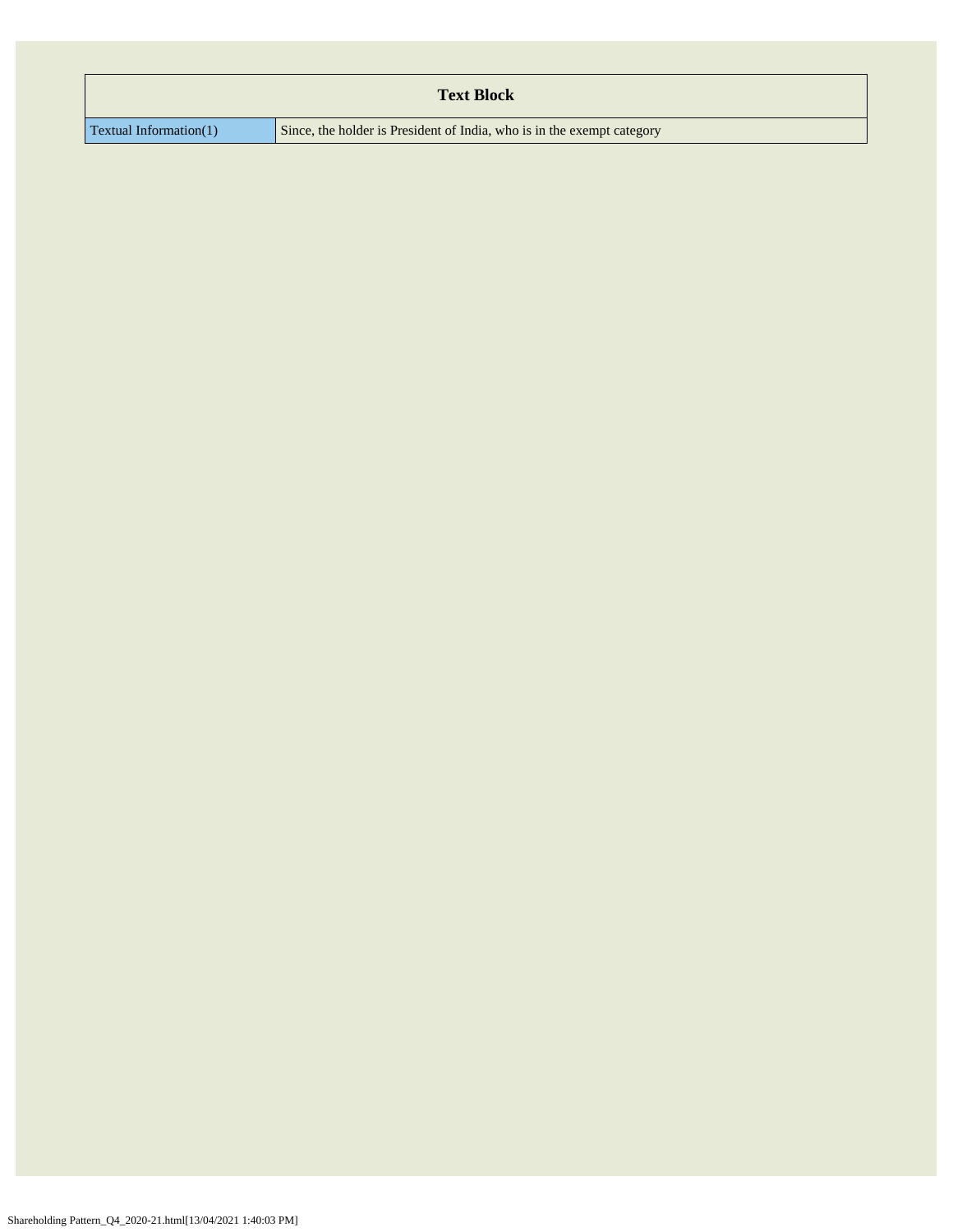| Any Other (specify)                                                                                                              |                              |                            |                                             |                                              |                                                         |                            |                                              |  |  |  |  |
|----------------------------------------------------------------------------------------------------------------------------------|------------------------------|----------------------------|---------------------------------------------|----------------------------------------------|---------------------------------------------------------|----------------------------|----------------------------------------------|--|--|--|--|
| Searial No.                                                                                                                      | $\mathbf{1}$                 | $\overline{c}$             | 3                                           | $\overline{4}$                               | 5                                                       | 6                          | $\overline{7}$                               |  |  |  |  |
| Category                                                                                                                         | Non-Resident<br>Indian (NRI) | Clearing<br><b>Members</b> | Others                                      | Others                                       | Others                                                  | <b>Bodies</b><br>Corporate | Others                                       |  |  |  |  |
| Category / More<br>than 1 percentage                                                                                             | Category                     | Category                   | Category                                    | More than 1<br>percentage of<br>shareholding | Category                                                | Category                   | More than 1<br>percentage of<br>shareholding |  |  |  |  |
| Name of the<br>Shareholders (I)                                                                                                  |                              |                            | Qualified<br>Institutional<br><b>Buyers</b> | Life Insurance<br>Corporation of India       | <b>Non Resident</b><br><b>Indian Non</b><br>Repatriable |                            | The India Hotels<br><b>Company Limited</b>   |  |  |  |  |
| PAN(II)                                                                                                                          |                              |                            |                                             | AAACL0582H                                   |                                                         |                            | AAACT3957G                                   |  |  |  |  |
| No. of the<br>Shareholders (I)                                                                                                   | 86                           | 148                        | $\mathbf{1}$                                | $\mathbf{1}$                                 | 45                                                      | 81                         | $\mathbf{1}$                                 |  |  |  |  |
| No. of fully paid<br>up equity shares<br>held (IV)                                                                               | 33782                        | 131661                     | 2309840                                     | 2309840                                      | 6740                                                    | 6857657                    | 6750275                                      |  |  |  |  |
| No. Of Partly paid-<br>up equity shares<br>$\text{held}$ (V)                                                                     |                              |                            |                                             |                                              |                                                         |                            |                                              |  |  |  |  |
| No. Of shares<br>underlying<br>Depository<br>Receipts (VI)                                                                       |                              |                            |                                             |                                              |                                                         |                            |                                              |  |  |  |  |
| Total nos. shares<br>held $(VII) = (IV) +$<br>$(V)+(VI)$                                                                         | 33782                        | 131661                     | 2309840                                     | 2309840                                      | 6740                                                    | 6857657                    | 6750275                                      |  |  |  |  |
| Shareholding as a<br>% of total no. of<br>shares (calculated<br>as per SCRR,<br>1957) (VIII) As a<br>% of $(A+B+C2)$             | 0.04                         | 0.15                       | 2.69                                        | 2.69                                         | 0.01                                                    | 8                          | 7.87                                         |  |  |  |  |
| Number of Voting Rights held in each class of securities (IX)                                                                    |                              |                            |                                             |                                              |                                                         |                            |                                              |  |  |  |  |
| Class eg: X                                                                                                                      | 33782                        | 131661                     | 2309840                                     | 2309840                                      | 6740                                                    | 6857657                    | 6750275                                      |  |  |  |  |
| Class eg:y                                                                                                                       |                              |                            |                                             |                                              |                                                         |                            |                                              |  |  |  |  |
| Total                                                                                                                            | 33782                        | 131661                     | 2309840                                     | 2309840                                      | 6740                                                    | 6857657                    | 6750275                                      |  |  |  |  |
| Total as a % of<br><b>Total Voting rights</b>                                                                                    | 0.04                         | 0.15                       | 2.69                                        | 2.69                                         | 0.01                                                    | $8\,$                      | 7.87                                         |  |  |  |  |
| No. Of Shares<br>Underlying<br>Outstanding<br>convertible<br>securities $(X)$                                                    |                              |                            |                                             |                                              |                                                         |                            |                                              |  |  |  |  |
| No. of Shares<br>Underlying<br>Outstanding<br>Warrants (Xi)                                                                      |                              |                            |                                             |                                              |                                                         |                            |                                              |  |  |  |  |
| No. Of Shares<br>Underlying<br>Outstanding<br>convertible<br>securities and No.<br>Of Warrants (Xi)<br>(a)<br>Shareholding, as a |                              |                            |                                             |                                              |                                                         |                            |                                              |  |  |  |  |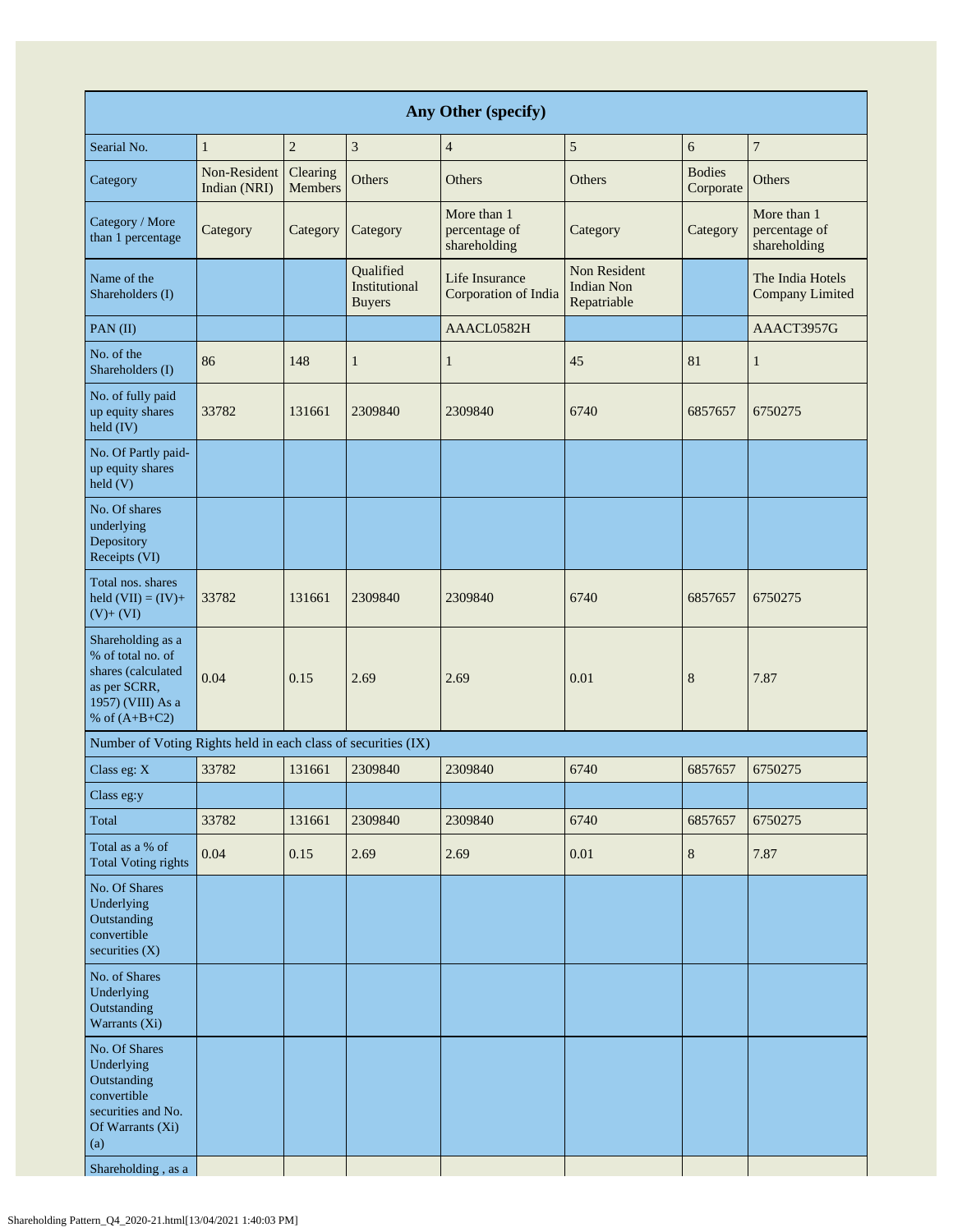| % assuming full<br>conversion of<br>convertible<br>securities (as a<br>percentage of<br>diluted share<br>capital) $(XI)=$<br>$(VII)+(X)$ As a %<br>of $(A+B+C2)$ | 0.04                             | 0.15   | 2.69    | 2.69    | 0.01 | 8       | 7.87    |  |  |  |
|------------------------------------------------------------------------------------------------------------------------------------------------------------------|----------------------------------|--------|---------|---------|------|---------|---------|--|--|--|
|                                                                                                                                                                  | Number of Locked in shares (XII) |        |         |         |      |         |         |  |  |  |
| No. $(a)$                                                                                                                                                        |                                  |        |         |         |      |         |         |  |  |  |
| As a % of total<br>Shares held (b)                                                                                                                               |                                  |        |         |         |      |         |         |  |  |  |
| Number of equity<br>shares held in<br>dematerialized<br>form $(XIV)$                                                                                             | 33782                            | 131661 | 2309840 | 2309840 | 6740 | 6857657 | 6750275 |  |  |  |
|                                                                                                                                                                  | Reason for not providing PAN     |        |         |         |      |         |         |  |  |  |
| Reason for not<br>providing PAN                                                                                                                                  |                                  |        |         |         |      |         |         |  |  |  |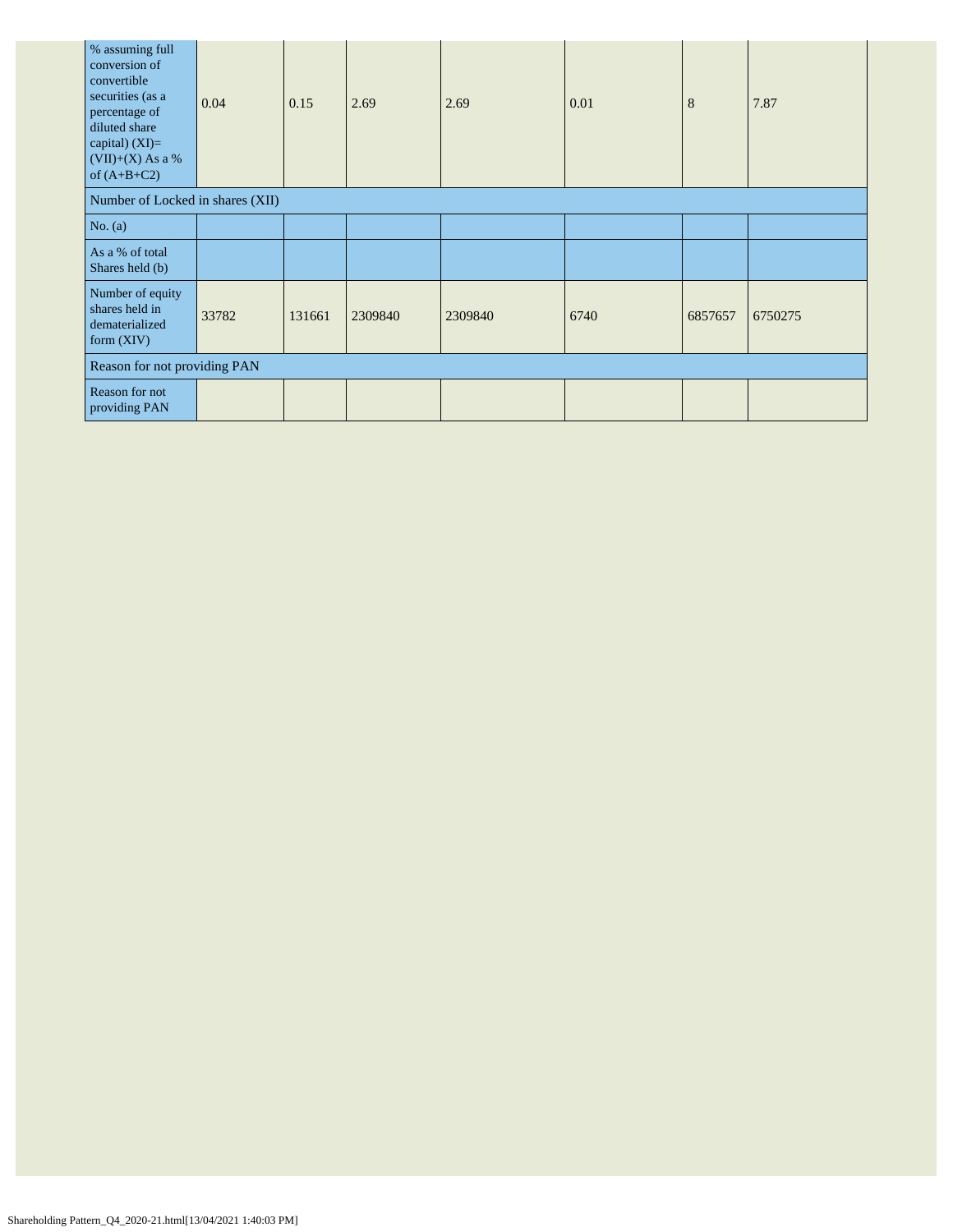| Any Other (specify)                                                                                                  |                |                       |  |
|----------------------------------------------------------------------------------------------------------------------|----------------|-----------------------|--|
| Searial No.                                                                                                          | $\,8\,$        |                       |  |
| Category                                                                                                             | <b>IEPF</b>    |                       |  |
| Category / More<br>than 1 percentage                                                                                 | Category       |                       |  |
| Name of the<br>Shareholders (I)                                                                                      |                | Click here to go back |  |
| PAN(II)                                                                                                              |                | Total                 |  |
| No. of the<br>Shareholders (I)                                                                                       | $\mathbf{1}$   | 362                   |  |
| No. of fully paid<br>up equity shares<br>held (IV)                                                                   | 900            | 9340580               |  |
| No. Of Partly paid-<br>up equity shares<br>held (V)                                                                  |                |                       |  |
| No. Of shares<br>underlying<br>Depository<br>Receipts (VI)                                                           |                |                       |  |
| Total nos. shares<br>held $(VII) = (IV) +$<br>$(V)+(VI)$                                                             | 900            | 9340580               |  |
| Shareholding as a<br>% of total no. of<br>shares (calculated<br>as per SCRR,<br>1957) (VIII) As a<br>% of $(A+B+C2)$ | $\overline{0}$ | 10.89                 |  |
| Number of Voting Rights held in each class of securities (IX)                                                        |                |                       |  |
| Class eg: X                                                                                                          | 900            | 9340580               |  |
| Class eg:y                                                                                                           |                |                       |  |
| Total                                                                                                                | 900            | 9340580               |  |
| Total as a % of<br><b>Total Voting rights</b>                                                                        | $\mathbf{0}$   | 10.89                 |  |
| No. Of Shares<br>Underlying<br>Outstanding<br>convertible<br>securities (X)                                          |                |                       |  |
| No. of Shares<br>Underlying<br>Outstanding<br>Warrants (Xi)                                                          |                |                       |  |
| No. Of Shares<br>Underlying<br>Outstanding<br>convertible<br>securities and No.<br>Of Warrants (Xi)<br>(a)           |                |                       |  |
| Shareholding, as a<br>% assuming full<br>conversion of<br>convertible<br>securities (as a                            |                |                       |  |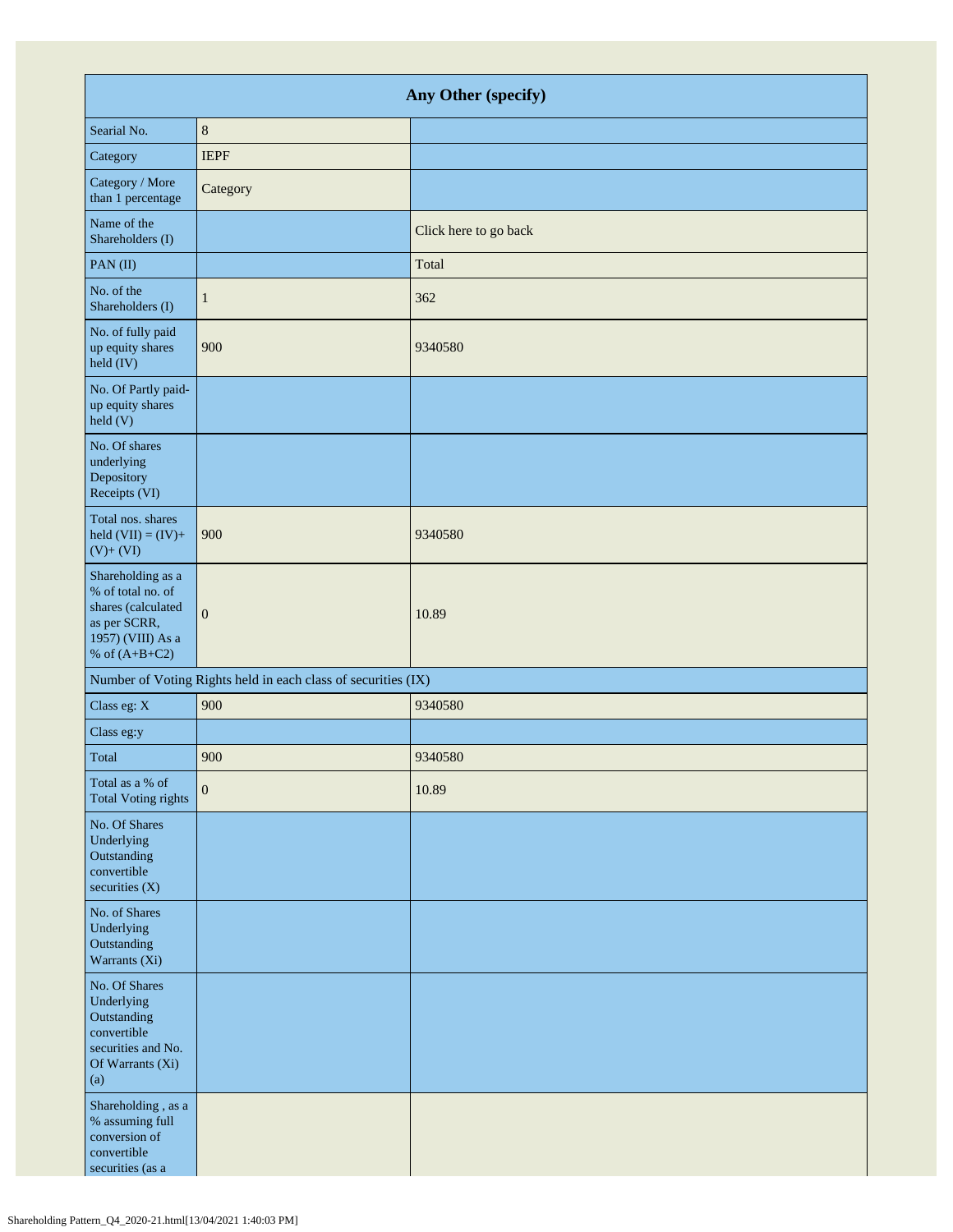| percentage of<br>diluted share<br>capital) $(XI)=$<br>$(VII)+(X)$ As a %<br>of $(A+B+C2)$ | $\overline{0}$ | 10.89   |  |
|-------------------------------------------------------------------------------------------|----------------|---------|--|
| Number of Locked in shares (XII)                                                          |                |         |  |
| No. $(a)$                                                                                 |                |         |  |
| As a % of total<br>Shares held (b)                                                        |                |         |  |
| Number of equity<br>shares held in<br>dematerialized<br>form $(XIV)$                      | 900            | 9340580 |  |
| Reason for not providing PAN                                                              |                |         |  |
| Reason for not<br>providing PAN                                                           |                |         |  |